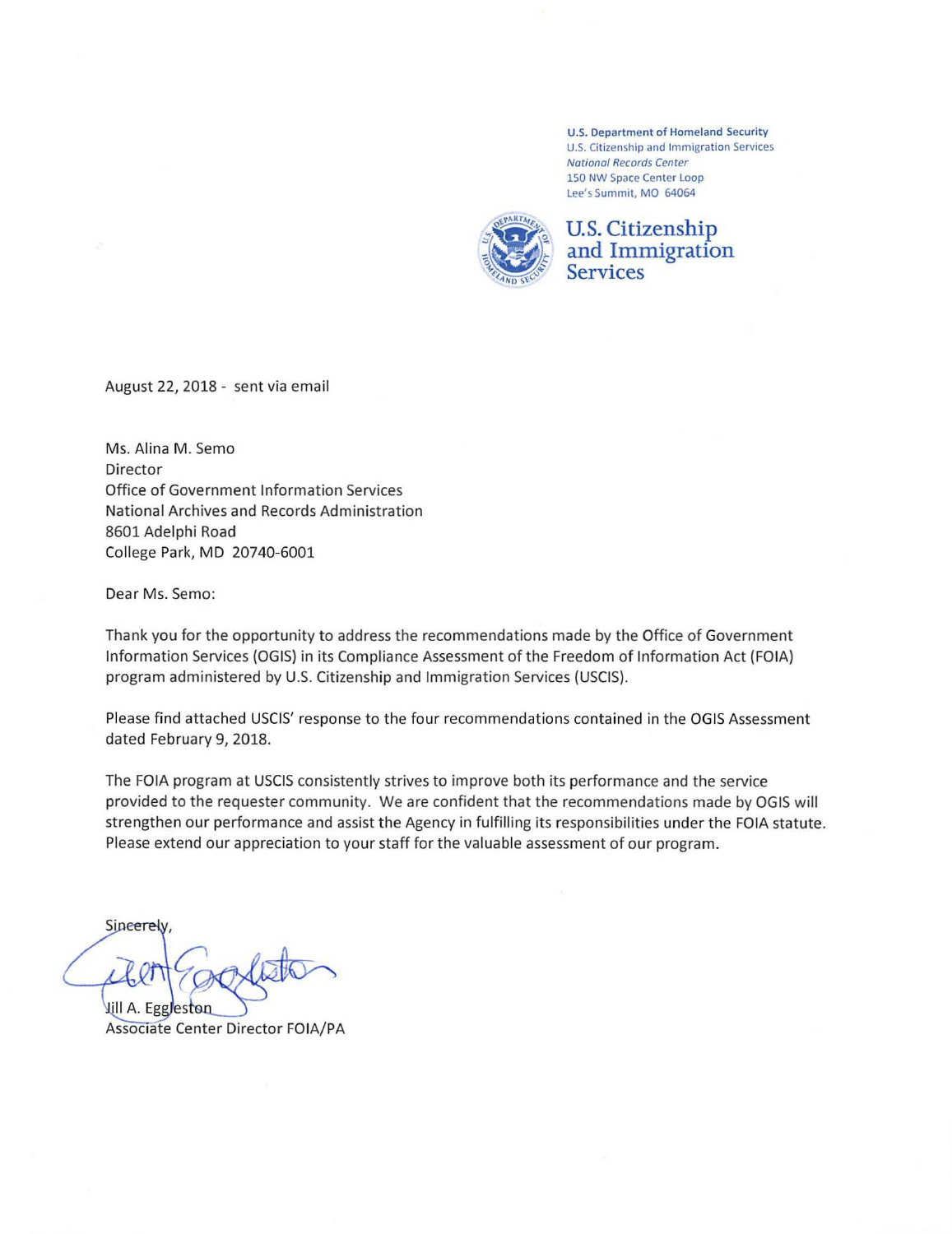

## **Follow-up to Compliance Assessment of the Freedom of Information Act (FOIA) program at U.S. Citizenship and Immigration Services (USCIS)**

 Date: July 10, 2018 Date Report Issued: February 9, 2018

 The Freedom of Information Act (FOIA), which established the Office of Government Information Services (OGIS), 5 U.S.C. § 552(h), mandates that the office review agencies' FOIA policies, procedures and compliance. We assessed the FOIA program at U.S. Citizenship and Immigration Services (USCIS) and issued a report on February 9, 2018. As part of our assessment program, we follow up with agencies 120 days later to understand what actions the agency took to address our recommendations for improving the administration of FOIA.

 **Finding 1: USCIS has an efficient FOIA process in place but is not able to respond within the 20- working-day statutory response period imposed by the statute.** 

 *Recommendation: Continue to work with the component's leadership to ensure that the FOIA program has sufficient staffing to respond to requests and reduce its backlog.* 

 **Agency Response**: The FOIA program continues to work with USCIS leadership to ensure staffing number of authorized personnel today to 248. In addition to full time government staff, USCIS entered levels are sufficient to respond to incoming workload in an effort to reduce the FOIA backlog. During Fiscal Years 17 and 18 the FOIA program was authorized additional full time staff, bringing the total into a FOIA backlog contract in September, 2017, increasing the number of personnel focused on FOIA backlog reduction efforts.

 **Finding 2: USCIS's current FOIA tracking and processing system is outdated and a replacement system is under development.** 

Continue to explore how technology can be used to improve efficiency. Recommendation: Continue to explore how technology can be used to improve efficiency.<br>Weigh the costs and benefits of producing machine-readable digitized versions of A-Files that would  *enable FOIA processors to use computer-assisted review tools.*

 workflow. During the requirements development for FIRST the use of Optical Character Recognition (OCR) technology was considered. At this time however, image resolution along with the type of documents frequently **Agency Response**: USCIS is custom building a new FOIA processing system, FOIA Immigration Records SysTem (FIRST) to fit our agency's need in both efficiency of processing and automated found in A-files makes OCR unreliable and too costly. The agency will continue to evaluate this technology in the future.